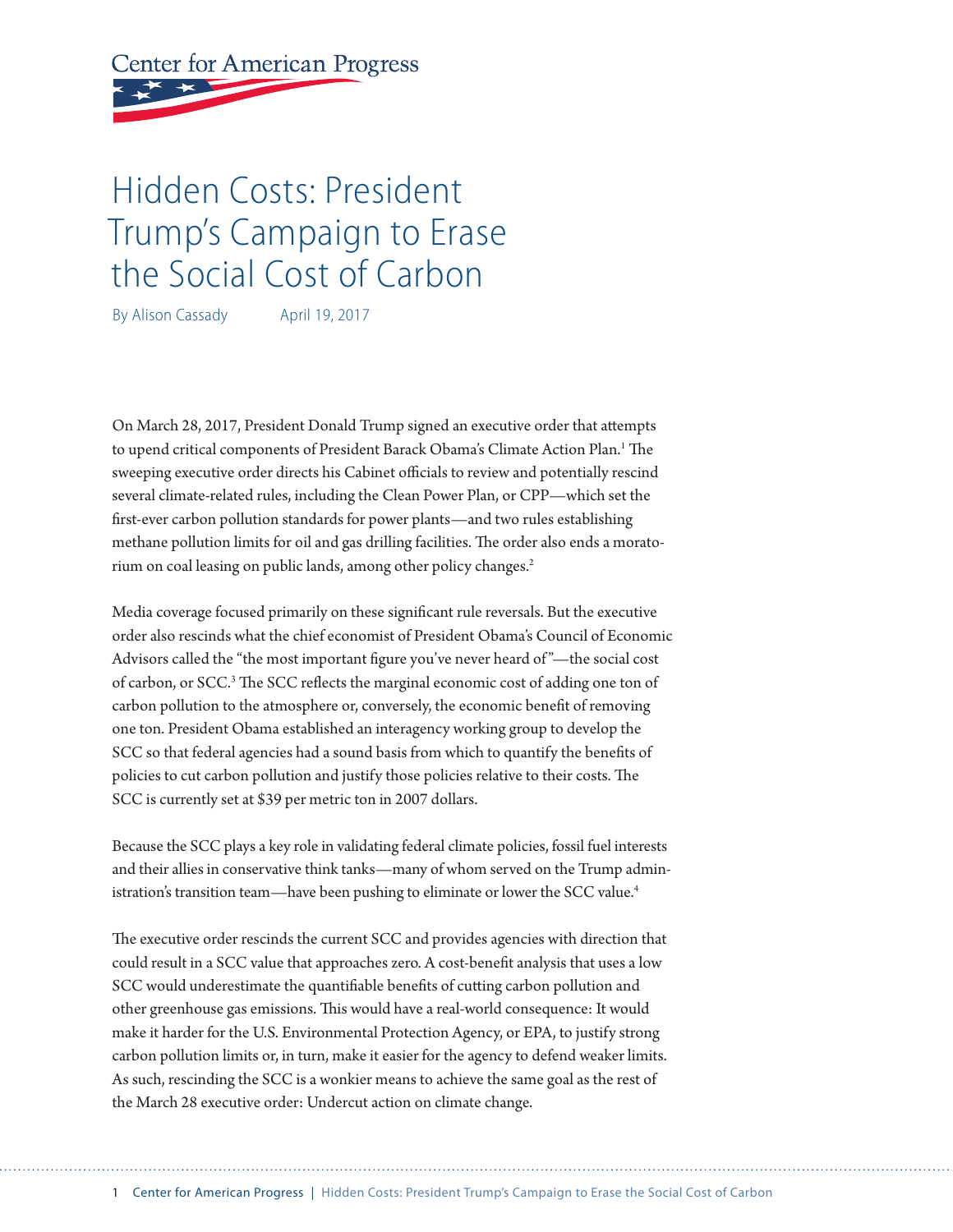This issue brief describes the genesis of the SCC; its importance for future administrative action to cut pollution; and how the Trump administration could minimize the SCC value to achieve the political goal of hindering U.S. action on climate change.

# Calculating the cost of carbon pollution

In 1981, President Ronald Reagan issued an executive order establishing a process for analyzing the costs and benefits of federal regulatory actions.<sup>5</sup> President Bill Clinton updated this executive order in 1993 and directed federal agencies to "assess both the costs and the benefits of the intended regulation" and "propose or adopt a regulation only upon a reasoned determination that the benefits of the intended regulation justify its costs."6

For the purpose of cost-benefit analyses, the EPA's scientists and economists have developed methods to monetize the benefits of cutting emissions of traditional pollutants that affect air quality, such as ozone and fine particles. These benefits include reducing the number of asthma attacks and premature deaths, emergency room visits, and lost work and school days, all of which have a dollar value.7 Emissions of carbon and other greenhouse gases also impose a cost—with the concomitant benefit when emissions fall. The consensus scientific opinion is that carbon dioxide and other greenhouse gases are warming the climate, which over time will cause increasingly severe, irreversible, and costly consequences—including more frequent and severe weather events, deadly heat waves, droughts, species loss, and sea-level rise.<sup>8</sup> Given the wide range of impacts that could be felt across generations and continents, the per-ton economic cost of carbon pollution is challenging to monetize.<sup>9</sup>

A 2007 legal challenge elevated the issue of quantifying the costs and benefits of a ton of carbon pollution. In 2006, the George W. Bush administration's National Highway Transportation Safety Administration, or NHTSA, issued new vehicle fuel economy standards. Several states and other stakeholders challenged these standards in court, arguing that NHTSA did not attempt to quantify one of the most significant environmental benefits of more efficient cars: reducing carbon emissions from tailpipes.<sup>10</sup> In 2007, the U.S. Court of Appeals for the 9th Circuit agreed with the litigants in *Center for Biological Diversity v. National Highway Traffic Safety Administration*. In the decision, the court acknowledged the challenge in quantifying the benefit of cutting carbon pollution but admonished that the value is "certainly not zero."<sup>11</sup>

The court remanded the rule to NHTSA to promulgate a new rule that addressed this and other legal shortcomings in the standards. The Bush administration began the process of developing a new rule but did not finalize it before President Obama took office. In 2010, the Obama administration established fuel economy and greenhouse gas emissions standards for light vehicles with model years 2012 through 2016 and included a full accounting of the monetized climate benefit of making cars and light trucks more fuel-efficient.<sup>12</sup> This accounting was based on the SCC, which is described below.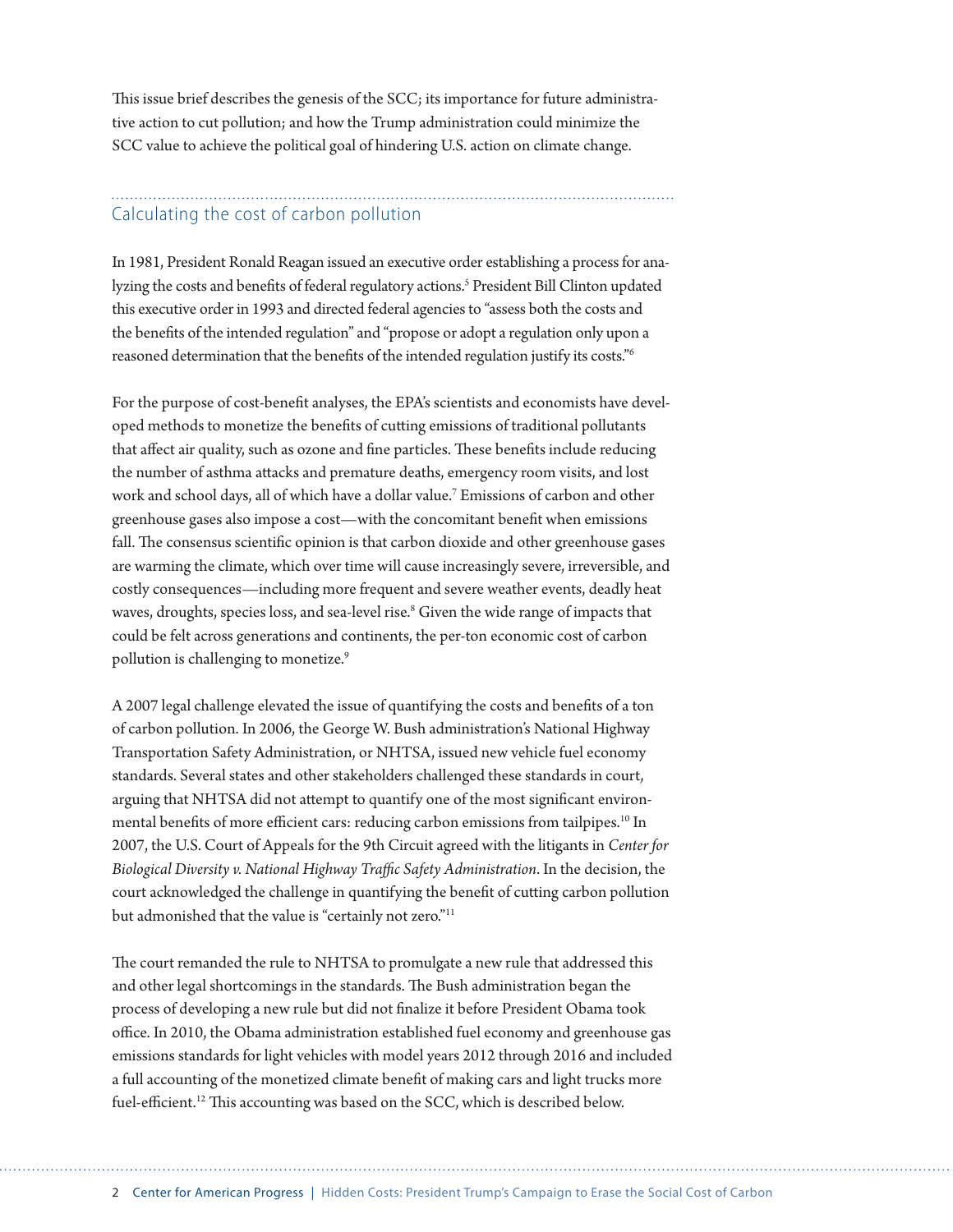# The best estimate: The social cost of carbon

Following the NHTSA court ruling, the Bush administration experimented with varying methods to quantify the value of a ton of carbon pollution for several rulemakings. The differing methodologies produced a wide range of numbers, from \$0 per ton to \$159 per ton.<sup>13</sup>

In 2009, the Obama administration created an interagency working group in an effort to standardize the valuation of the SCC—an estimate of the "monetized damages associated with an incremental increase in carbon emissions in a given year."14 The SCC reflects "changes in net agricultural productivity, human health, property damages from increased flood risk, and the value of ecosystem services due to climate change," as well as other factors.15 The Interagency Working Group on Social Cost of Carbon, which later became the Interagency Working Group on Social Cost of Greenhouse Gases, had a single charge: Develop an SCC estimate that would allow federal agencies to incorporate the monetized benefit of carbon pollution reductions in their cost-benefit analyses for rulemakings.<sup>16</sup>

From the beginning, the working group included scientists and economists from the Office of Management and Budget, or OMB; the Council on Environmental Quality; the National Economic Council; the EPA; and U.S. departments of Agriculture, Commerce, Energy, Transportation, and Treasury.17 To develop the SCC, the working group primarily relied on existing academic literature and three commonly-used models to estimate how the economy and socioeconomic factors will evolve over the next century; how the climate will respond to rising carbon concentrations; and how climate change will impose quantifiable costs on society.<sup>18</sup> In 2009, the working group announced interim SCC values, which were first used in a proposed Department of Energy, or DOE, rulemaking related to the efficiency of beverage vending machines. Stakeholders had the opportunity to comment on the SCC as part of that rulemaking process and several others that followed.19

The working group issued revised estimates in February 2010.<sup>20</sup> At that time, the working group set a goal of revising the SCC values every two years or when necessary to reflect updates to the models themselves.<sup>21</sup> The working group updated the SCC in  $2013<sub>1</sub><sup>22</sup> 2015<sub>1</sub><sup>23</sup>$  and again in 2016, although the core methodology never changed.<sup>24</sup>

The working group provided four values for the SCC. Three are based on the averages generated from the models at discount rates of 2.5 percent, 3 percent, and 5 percent. The discount rate is an economic concept—discussed in more detail later in this issue brief—that describes how much it is worth to today's generations to prevent the climate-related damage that future generations will experience. The fourth value for the SCC reflects the potential for lower-probability but higher-impact outcomes from climate change—in this case, the 95th percentile of SCC modeling estimates. The work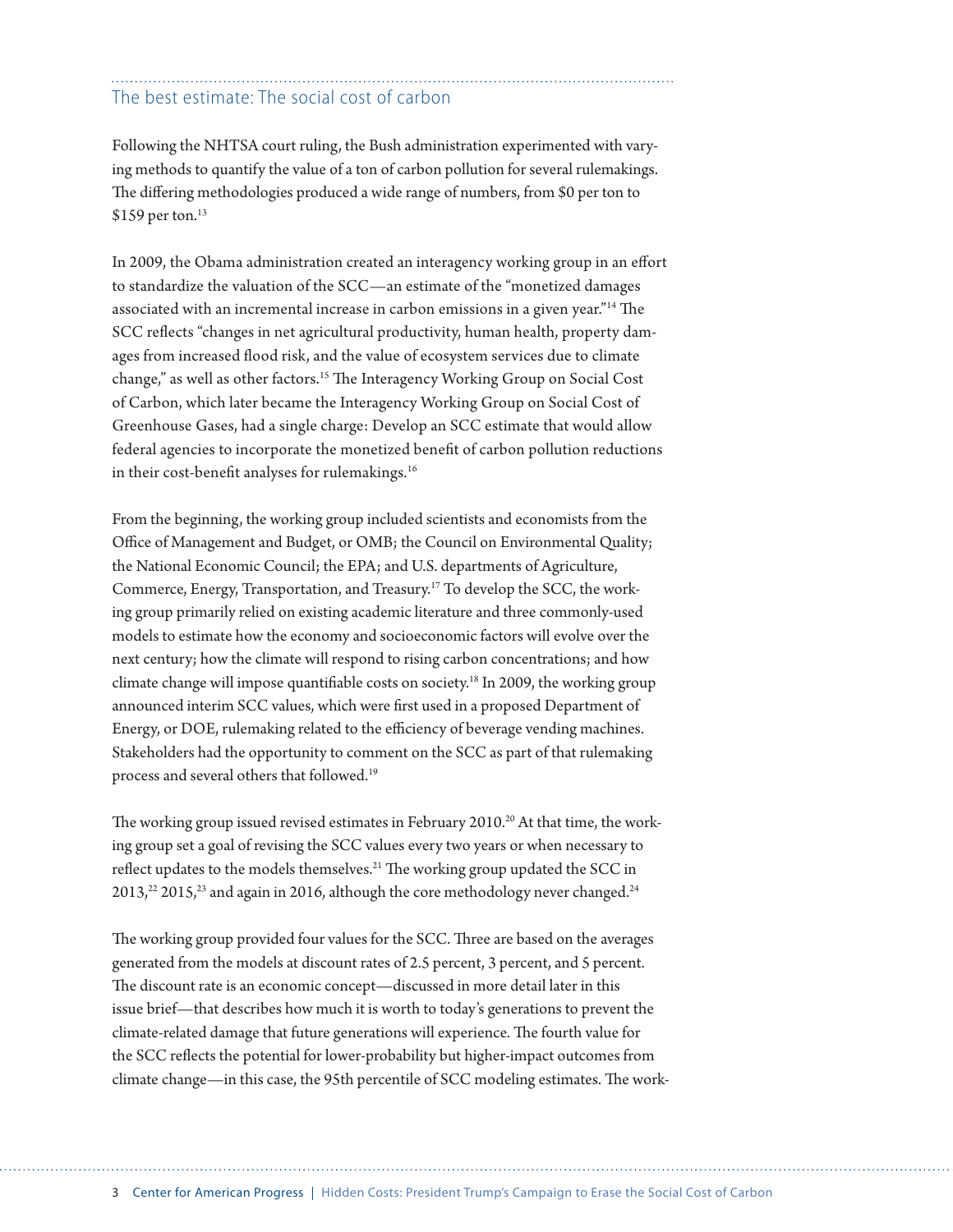ing group chose the SCC value at the 3 percent discount rate as the central value.<sup>25</sup> For 2017, the SCC is \$39 per metric ton in 2007 dollars at a 3 percent discount rate—or more than \$45 in today's dollars.<sup>26</sup> (see Table 1) The SCC increases each year to reflect the rising economic cost of unmitigated climate change.

### **TABLE 1 Annual social cost of carbon values**

2007 dollars per metric ton of carbon dioxide

| Year | 5 percent average<br>discount rate | 3 percent average<br>discount rate | 2.5 percent average<br>discount rate | High impact-<br>95th percentile<br>at 3 percent |
|------|------------------------------------|------------------------------------|--------------------------------------|-------------------------------------------------|
| 2015 | \$11                               | \$36                               | \$56                                 | \$105                                           |
| 2020 | \$12                               | \$42                               | \$62                                 | \$123                                           |
| 2025 | \$14                               | \$46                               | \$68                                 | \$138                                           |
| 2030 | \$16                               | \$50                               | \$73                                 | \$152                                           |
| 2035 | \$18                               | \$55                               | \$78                                 | \$168                                           |
| 2040 | \$21                               | \$60                               | \$84                                 | \$183                                           |
| 2045 | \$23                               | \$64                               | \$89                                 | \$197                                           |
| 2050 | \$26                               | \$69                               | \$95                                 | \$212                                           |

Source: Interagency Working Group on Social Cost of Greenhouse Gases, *Technical Support Document: Technical Update of the Social Cost of Carbon for Regulatory Impact Analysis Under Executive Order 12866* (U.S. Government, 2016), p. 25, appendix A, available at [https://www.epa.gov/sites/production/](https://www.epa.gov/sites/production/files/2016-12/documents/sc_co2_tsd_august_2016.pdf) [files/2016-12/documents/sc\\_co2\\_tsd\\_august\\_2016.pdf](https://www.epa.gov/sites/production/files/2016-12/documents/sc_co2_tsd_august_2016.pdf).

The SCC is not precise due to uncertainty about the scope and timing of climate impacts on the natural and human environment and the inherent challenge of estimating and projecting the cost of these impacts across many generations in the future.<sup>27</sup> Many experts, however, argue that the SCC may underestimate the actual cost of carbon emissions because it does not factor in ocean acidification and other climate impacts that existing models cannot quantify. In a 2015 paper, Stanford University analysts found that the true SCC could be as high as \$220 per metric ton.<sup>28</sup> In 2012, two economists concluded that the SCC should be many factors higher—as much as \$900 per ton—because the current methodology does not give weight to the worst case climate scenarios and "downplays the impact of current emissions on future generations."<sup>29</sup>

Despite these uncertainties, the SCC remains the best-available estimate of the cost of a ton of carbon pollution. The interagency working group, however, recognized these challenges and asked the National Academy of Sciences, or NAS, to review the SCC methodology and offer suggestions for how to improve it.<sup>30</sup> The NAS published its final report days before President Trump took office.<sup>31</sup>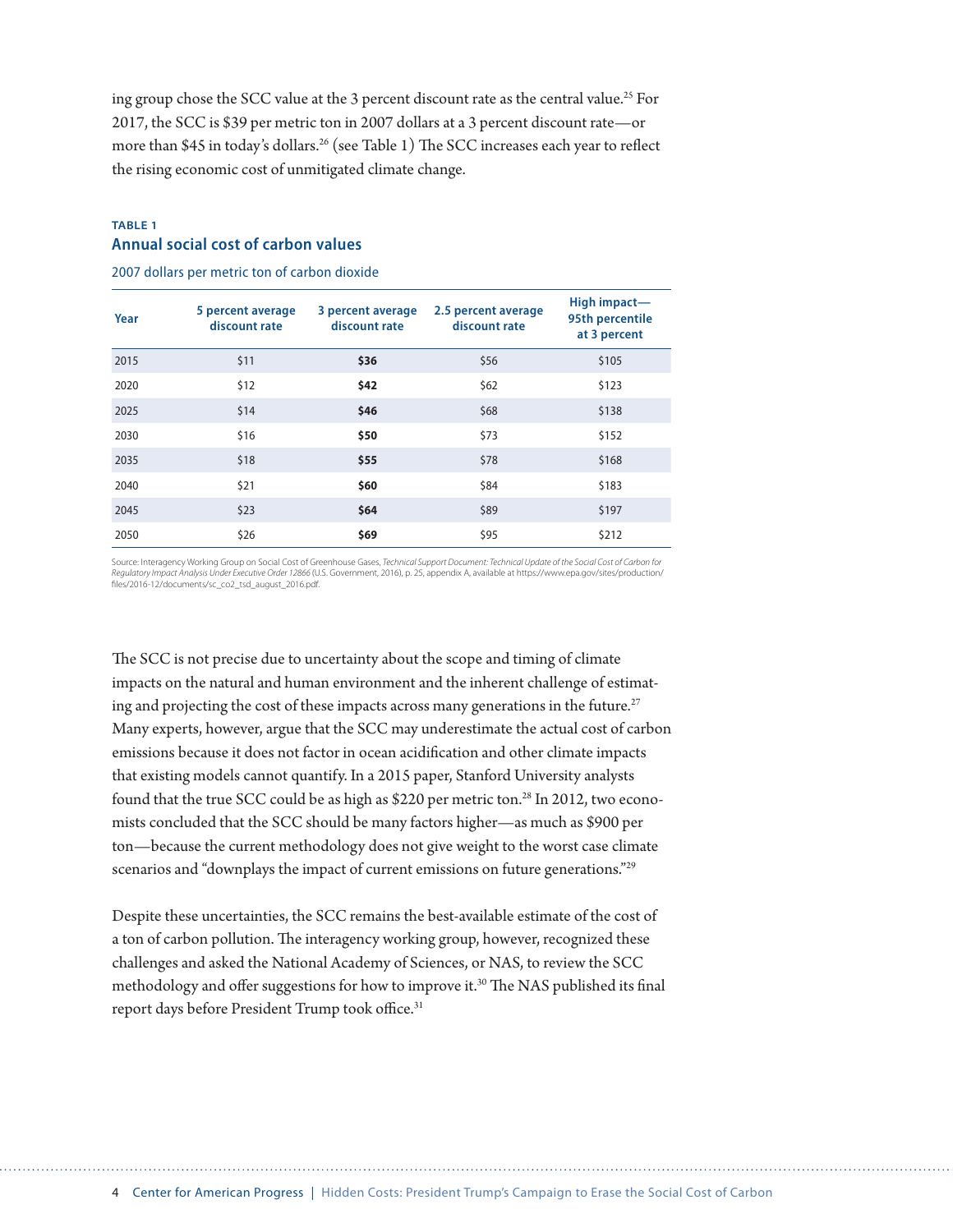# The SCC is central to action on climate change

The SCC is critical to the cost-benefit justification for federal action on climate change. Two experts involved from the beginning in the working group—Michael Greenstone, a professor of economics at the University of Chicago and former chief economist for the Council of Economic Advisers, and Cass R. Sunstein, a professor at Harvard Law School and former administrator of the Office of Information and Regulatory Affairs at the OMB—summarized the importance of the SCC as follows:

*This figure plays a central role in the cost-benefit analyses that agencies use in decid*ing whether to issue regulations to limit greenhouse gas emissions, and how stringent *such regulations should be. … Without it, such regulations would have no quantifiable benefits. For this reason, the social cost of carbon can be seen as the linchpin of national climate policy.*<sup>32</sup>

The 2007 NHTSA case illustrates the importance of monetizing the benefits of carbon pollution reductions. To determine the new fuel economy standard finalized in 2006, NHTSA tightened the stringency of the standard until the marginal cost of additional fuel savings equaled the benefit. Under this methodology, the benefits side of the equation was critical in that it placed a de facto cap on the compliance costs and, therefore, the suite of fuel efficiency technologies that automakers should be expected to adopt.<sup>33</sup> In their successful 2007 challenge to the rules, the petitioners argued that NHTSA did not set fuel economy standards at the "maximum feasible" level required by law, in part because of this inadequate cost-benefit analysis.34 If NHTSA had monetized the climate benefits, then the agency would have been able to set more stringent fuel economy standards and still meet the cost-benefit test.

As another example, the EPA used the SCC to show that the CPP would achieve carbon pollution emissions reductions valued at \$20 billion in 2030.<sup>35</sup> The CPP also would reduce sulfur dioxide, nitrogen oxides, and particulates, which can trigger health impacts such as asthma attacks and premature death. The EPA projected that these health benefits would be worth between \$14 billion and \$34 billion.<sup>36</sup> After accounting for \$8 billion in estimated compliance costs, the EPA concluded that the CPP would provide net benefits of \$26 billion to \$45 billion.<sup>37</sup> The health co-benefits alone justify the CPP, but the climate benefits help to demonstrate the value of the rule to the public interest.

Federal agencies referenced the SCC or the social cost of other greenhouse gases in 67 final regulatory actions between 2008 and the end of 2016.38 According to William Nordhaus, a Yale University economist, federal agencies have used the SCC in the economic analyses of regulations that provide more than \$1 trillion in climate and nonclimate benefits.39 Going forward, if federal agencies are not able to properly monetize the benefit of cutting a ton of carbon pollution, they may have to opt for regulatory options that confer lower costs on polluters but provide fewer benefits for the climate and public health.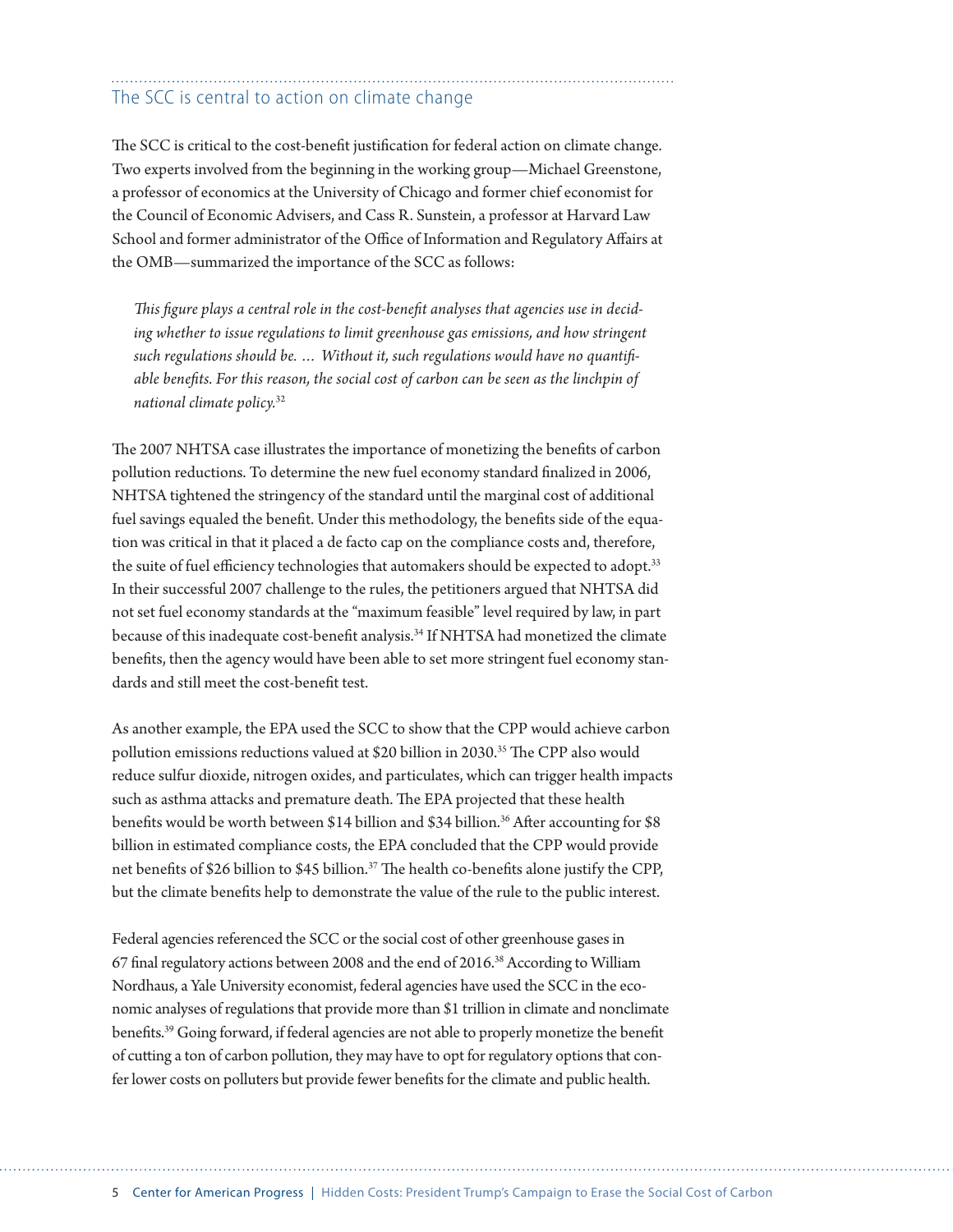# Big polluters and their allies have fought the SCC

Because the SCC plays a central role in quantifying the benefits of climate rules, oil companies, coal companies, electric utilities, and their political allies have had a bull'seye on it for years.

Trade associations representing the largest industries in the United States have long opposed federal agencies' use of the SCC. In 2014, the American Petroleum Institute, American Chemistry Council, American Fuel & Petrochemical Manufacturers, National Association of Manufacturers, National Mining Association, and others provided the OMB with 30 pages of comments about the SCC and asked the federal government to cease using it to justify rulemakings.40 Think tanks and advocacy groups funded by the Koch brothers and other fossil fuel companies—including the Competitive Enterprise Institute, American Energy Alliance, The Heritage Foundation, Heartland Institute, and FreedomWorks—also have opposed the SCC and advocated for its undoing. They claim the SCC is politically motivated "mischief" and "an attempt to generate numbers that justify their administrative actions in pursuit of their political  $\lceil g \rceil$ lobal  $\lceil w \rceil$ arming agenda."<sup>41</sup>

Opponents of the SCC have had the ear of President Trump and his administration. David Kreutzer, a Heritage Foundation economist who has questioned the methodology used to calculate the SCC,<sup>42</sup> and David Schnare, an attorney who denies basic climate science and calls the SCC a "highly discretionary government means to the end of centralized control,"43 served on the EPA transition and beachhead teams and only recently departed the agency.<sup>44</sup> Daniel Simmons, vice president for policy at the Kochfunded Institute for Energy Research, or IER, and now a political appointee at the DOE, told reporters that he "cannot fathom how anyone could think it has any basis in reality."<sup>45</sup> Travis Fisher, a former economist from the IER, also has joined the DOE.<sup>46</sup> As an institution, the IER goes beyond questioning the methodology behind the SCC to say "the very concept itself is far too dubious to be used in federal policymaking."47

Two more architects of the coalition against the SCC—Myron Ebell of the Competitive Enterprise Institute<sup>48</sup> and Thomas Pyle of the American Energy Alliance, the advocacy arm of the IER<sup>49</sup>—also were early members of the Trump transition team. Shortly after the election, Pyle outlined in a fundraising email what to expect from the Trump administration on energy and climate. He predicted that Trump would "[end] the use of the social cost of carbon in federal rulemakings."50 The Trump transition team also requested the names of DOE employees who worked on the SCC, a move that many saw as an opening attack on scientific integrity.<sup>51</sup>

Congress may act in tandem with the Trump administration to permanently block the SCC. The House of Representatives Science Committee held a hearing on February 28, 2017, at which Chairman Lamar Smith (R-TX) called the SCC a "flawed value" that "desperately attempts to justify the agency's alarmist reasoning for support of the Clean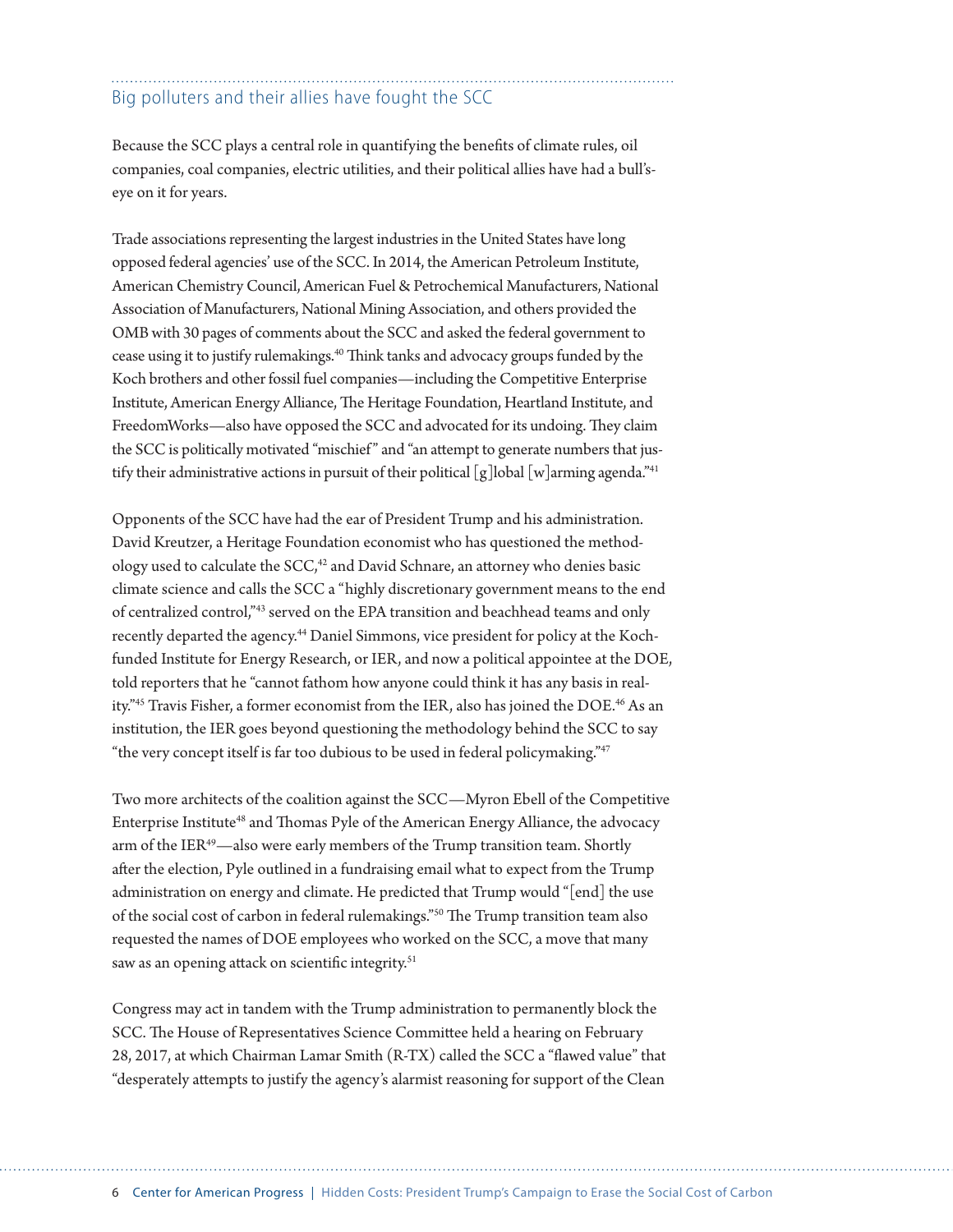Power Plan and other climate regulations." He recommended eliminating the use of the SCC "until a credible value can be calculated."52 At the end of the 114th Congress, Sen. James Lankford (R-OK) introduced legislation to do just that: permanently block agencies from using the SCC unless Congress expressly authorizes it.53 Rep. Evan Jenkins (R-WV) introduced a similar bill in the House of Representatives.<sup>54</sup> They have yet to reintroduce their bills in the 115th Congress.

### President Trump's executive order

On March 28, 2017, President Trump signed a wide-ranging executive order to undo several of the Obama administration's climate-related rules, guidance documents, and orders. Section 5 of the executive order disbands the SCC interagency working group and withdraws the technical support documents that justified and outlined the economic and scientific basis for the SCC calculations, stating that they are "no longer representative of governmental policy."55

The executive order does not outline a new process for revising the SCC; instead, it directs agencies to follow guidance from the OMB. Specifically, it states:

*Effective immediately, when monetizing the value of changes in greenhouse gas emissions resulting from regulations, including with respect to the consideration of domestic versus international impacts and the consideration of appropriate discount rates, agencies shall ensure, to the extent permitted by law, that any such estimates are consistent with the guidance contained in OMB Circular A-4 of September 17, 2003 (Regulatory Analysis), which was issued after peer review and public comment and has been widely accepted for more than a decade as embodying the best practices for conducting regulatory cost-benefit analysis.*<sup>56</sup>

As a result of this order, federal agencies will likely revert to the pre-Obama administration method of estimating the value of cutting or increasing emissions—that is, agencyby-agency determinations without any common understanding of the proper number. The executive order's references to "discount rates" and "consideration of domestic versus international impacts," however, mirror common industry criticisms of the SCC and therefore provide some guidance on the result that President Trump hopes to achieve.<sup>57</sup> As described below, the executive order could have the effect of significantly lowering the SCC value and making it harder for agencies to quantify any benefit from cutting greenhouse gas emissions.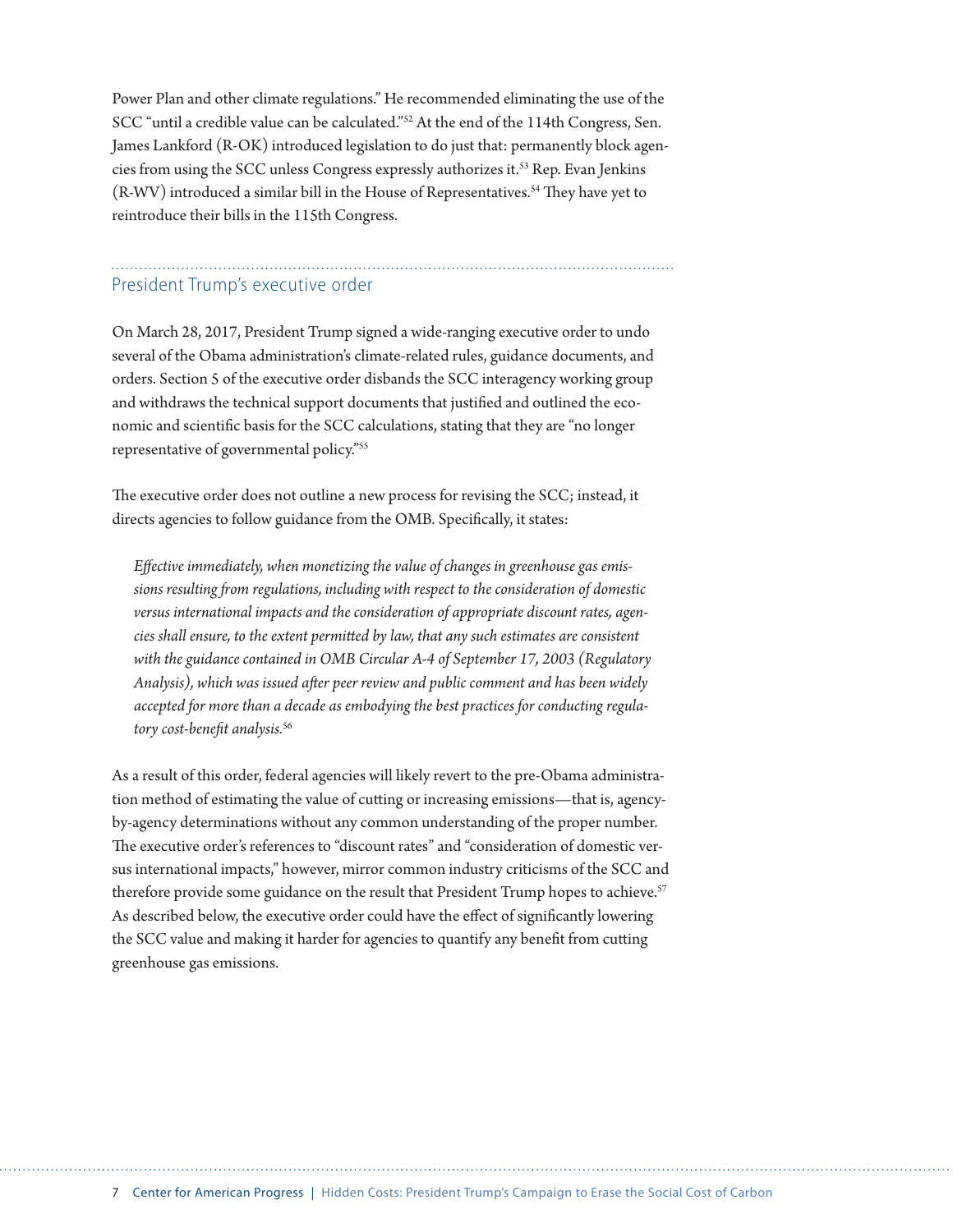#### Raising the discount rate

The executive order could change the discount rate that agencies use to calculate the value of a ton of greenhouse gas pollution.

As a general matter, economists assume that people would rather have \$1 today than \$1 in the future or, put another way, that they may only be willing to spend 75 cents today to get \$1 worth of benefits in the future. As the saying goes, "A bird in the hand is worth two in the bush." The discount rate reflects how economists weigh this trade-off: costs to society today versus potential future benefits.

#### *The discount rate and climate change*

Climate change poses a unique problem—those who pay now to reduce greenhouse gas emissions may not be alive to reap the benefits in the form of averted climate impacts decades in the future. Within this context, the discount rate describes how much people today value preventing climate-related damage in the future—or how much they discount it relative to the value of having money in their pockets today. A higher discount rate suggests that "those alive today are worth more than future generations."58 A higher rate translates into a lower SCC and, therefore, lower quantified benefits of cutting carbon pollution from power plants, vehicles, or other sources. If the discount rate is low, on the other hand, then it gives more weight to the well-being of future generations. A lower discount rate translates into a higher SCC value and more economic benefits of cutting pollution.

Table 1 shows how the discount rate can change the SCC. In 2015, the central value of the SCC at the 3 percent discount rate was \$36 per metric ton. At a higher discount rate of 5 percent, that value drops to \$11 per metric ton. At a slightly lower rate of 2.5 percent, the SCC value jumps to \$56 per metric ton. Because the discount rate has a significant effect on the SCC value, and therefore the monetized benefits of cutting pollution, it has been the subject of substantial debate.

#### *OMB guidance on discount rates*

The OMB Circular A-4, which the executive order directly references, says federal agencies should "provide estimates of net benefits using both 3 percent and 7 percent" discount rates while noting that some cases might merit a discount rate "outside the range of 3 to 7 percent."59 It also states that, in some cases, "a lower discount rate is appropriate" when a policy, such as a price on carbon pollution, could influence the cost of goods and services.<sup>60</sup> The OMB guidance suggests that low rates of 1 percent to 3 percent may be most appropriate when discounting across generations. Specifically: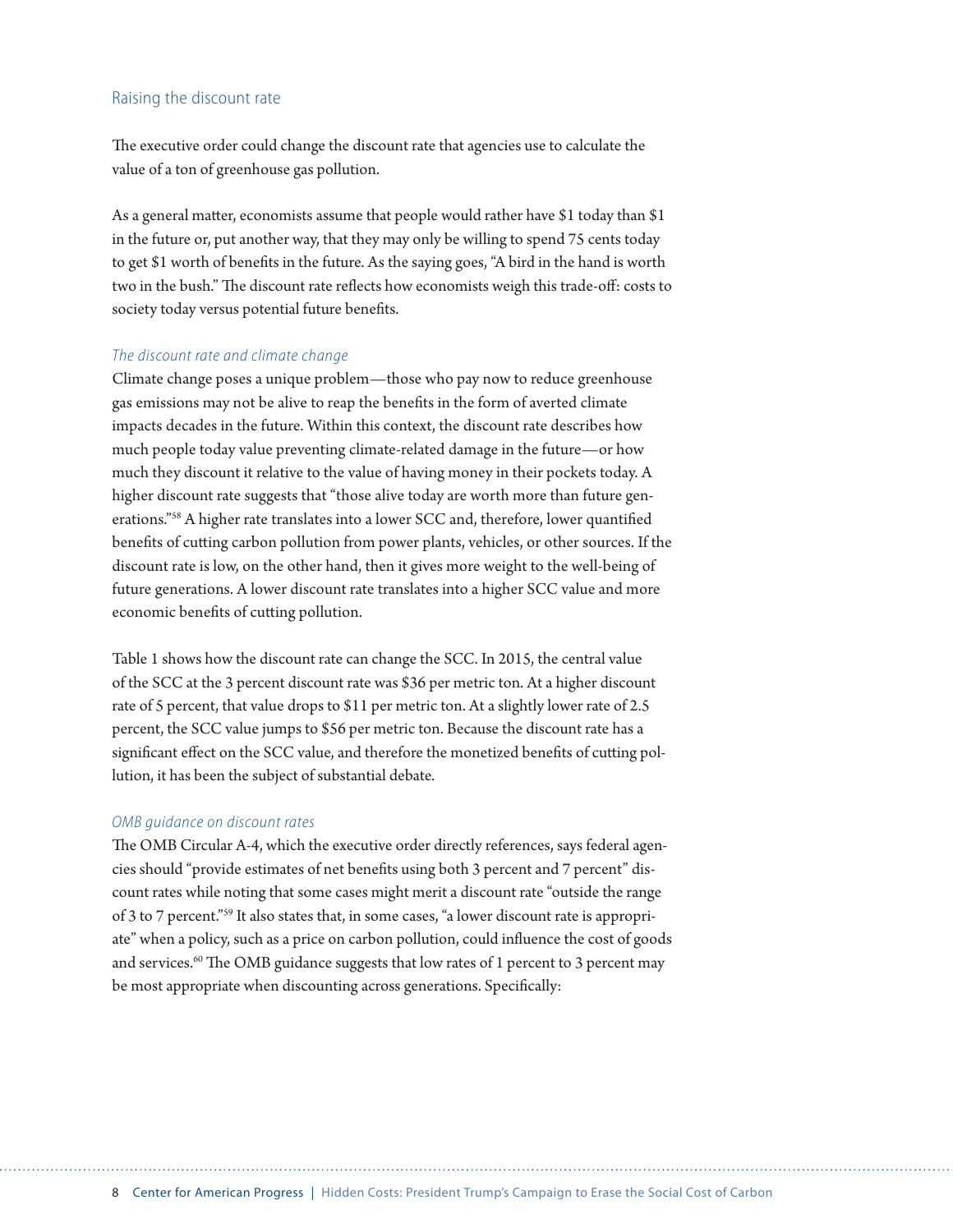*Special ethical considerations arise when comparing benefits and costs across generations. Although most people demonstrate time preference in their own consumption behavior, it may not be appropriate for society to demonstrate a similar preference when deciding between the well-being of current and future generations. Future citizens who are affected by such choices cannot take part in making them, and today's society must act with some consideration of their interest.*<sup>61</sup>

After reviewing the OMB guidance and applying it to the unique challenges posed by climate change, the SCC interagency working group recommended that agencies calculate the central SCC value using a 3 percent discount rate and 2.5 percent and 5 percent as the outer range. In response to comments on the SCC methodology, the working group defended this choice by stating that the "3 percent rate is an estimate of the real rate at which consumers discount future consumption flows to their present value" that is, how consumers evaluate the tradeoffs of consuming of goods now versus in the future. The 3 percent discount rate, in the working group's view, is therefore in accordance with OMB guidance.<sup>62</sup>

#### *The ethical case for a lower discount rate*

Some economists argue that the 3 percent discount rate is too high for intergenerational cost-benefit analysis.<sup>63</sup> Greenstone, who helped craft the original SCC methodology, has noted that this is "not just wonky cost-benefit. It's what our grandchildren would want us to do."64 Certainly, the choice of the discount rate is about ethics as much as it is about economics.

In a 2012 paper, economists Laurie Johnson and Chris Hope argued that the 3 percent discount rate is much too high and overstates "how well people may fare in the future, and the risks they are willing to assume."65 In their view, discounting over generations "runs into both a logical and ethical complication: a person today enjoying the instant gratification of consuming goods whose production generates climate pollution is not the same person harmed by the associated carbon emissions."<sup>66</sup> Given these ethical concerns, the authors conclude that the only defensible approach is to use a discount rate that approaches zero.<sup>67</sup>

#### *Industry's case for a higher discount rate*

At the other end of the debate, several stakeholders have criticized the SCC working group for not following the letter of the OMB Circular A-4 and not using the 7 percent discount rate as the baseline for the SCC calculation.<sup>68</sup>

The American Chemistry Council, American Petroleum Institute, National Association of Manufacturers, National Mining Association, U.S. Chamber of Commerce, and other powerful trade associations submitted comments to the working group making this very point.69 Several other industry associations commented separately and criticized the exclusion of the 7 percent rate. The Edison Electric Institute, for example, recommended that the OMB require the working group to use the "full range of prescribed discount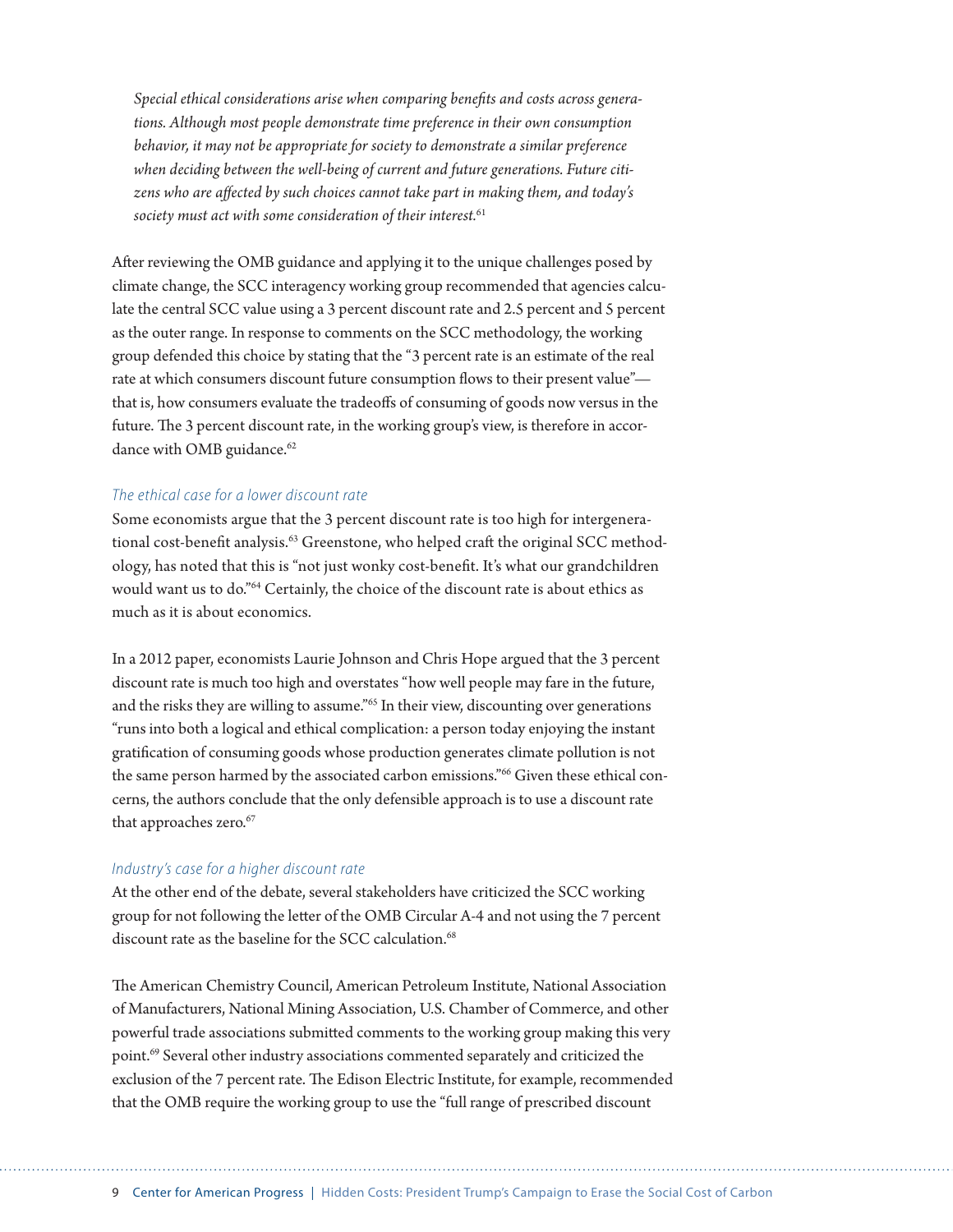rates," including the higher rate of 7 percent, when estimating the SCC.<sup>70</sup> The American Coalition for Clean Coal Electricity estimated that the SCC calculated at a 7 percent discount rate would be roughly half the lowest values calculated by the working group.<sup>71</sup>

Kreutzer, the Trump EPA transition team member and former Heritage Foundation economist, also submitted comments arguing that the working group improperly ignored the OMB's guidance to use the 7 percent discount rate in regulatory cost-benefit analyses and erred in including the lower rates of 2.5 and 3 percent.<sup>72</sup> In his estimation, a discount rate of 7 percent is more appropriate, as it better reflects "the best rate of return that could reasonably be expected in capital markets."73 When he applied a 7 percent discount rate to the models used to calculate the SCC, the SCC value fell by 80 percent in one run and dropped below \$0 in another.74 Daniel Simmons, now sitting at the DOE, submitted comments to the working group on behalf of the IER. The IER found that at a 7 percent rate, "the estimated SCC for early years would be close to \$0/ton, if not negative."75 A negative SCC would imply that carbon emissions provide a benefit, not a cost, which is contrary to the scientific consensus about the impact of greenhouse gas emissions on the climate and the consequences of climactic change.

In light of industry comments on the SCC; the Trump administration's close ties with the fossil fuel industry; and the role of SCC opponents in the Trump transition, the wording of the executive order—directing federal agencies to afford "consideration of appropriate discount rates"—could be read to suggest that agencies use a 7 percent discount rate when doing cost-benefit analysis related to greenhouse gas emissions.76 The result would lower the SCC value, perhaps even to \$0, and significantly underestimate the monetized benefit of cutting emissions.

### Assuming U.S. pollution causes no harm abroad

The executive order could change the geographic scope of the cost-benefit analysis for a ton of carbon pollution.

The OMB Circular A-4 says "analysis of economically significant proposed and final regulations from the domestic perspective is required, while analysis from the international perspective is optional."77 When estimating the SCC value, the interagency working group chose to base it on the global economic damage caused by a ton of carbon pollution, not just damage suffered within U.S. borders. The interagency working group opted for this methodology for three primary reasons. First, the working group concluded that climate change, from a regulatory perspective, is "highly unusual" because "emissions of most greenhouse gases contribute to damages around the world even when they are emitted in the United States."78 This is not true of most other air pollutants, which generally cause local or regional harm within U.S. borders. Thus, the working group determined that the SCC "must incorporate the full (global) damages" caused by greenhouse gas emissions in order to "address the global nature of the problem."79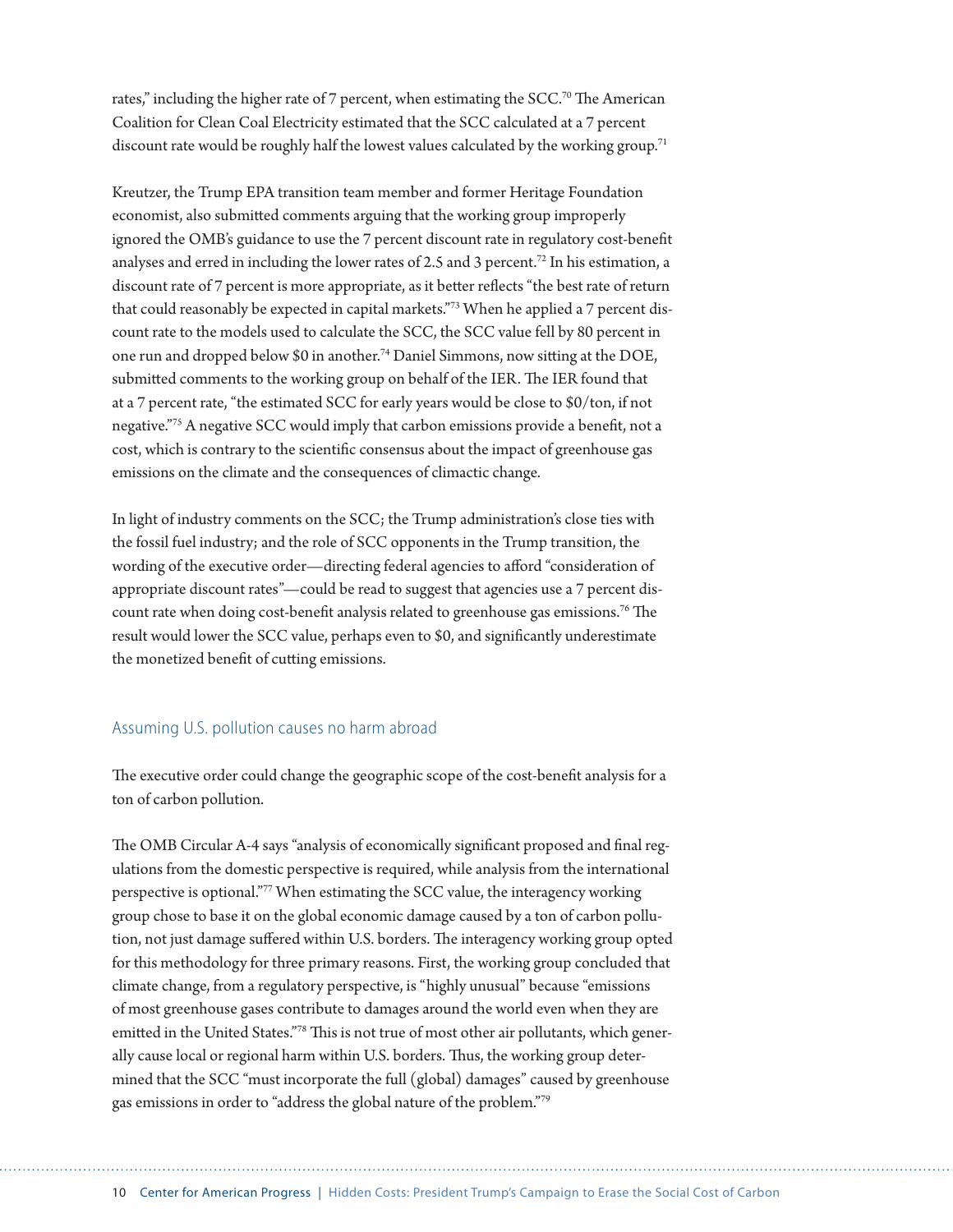Second, because climate change is a global problem in need of a global solution, the working group decided that using a "global estimate of damages in U.S. regulatory analyses sends a strong signal to other nations that they too should base their emissions reductions strategies on a global perspective."<sup>80</sup> Finally, according to the working group's justification, climate change impacts in other countries "can have spillover effects on the United States, particularly in the areas of national security, international trade, public health, and humanitarian concerns."81 For these reasons, the working group concluded "a purely domestic measure is likely to understate actual impacts to the United States."<sup>82</sup>

Notably, the courts have affirmed the working group's methodological choice. In August 2016, the U.S. Court of Appeals for the 7th Circuit examined claims that the SCC is "irredeemably flawed" as a cost-benefit analysis tool in *Zero Zone, Inc., et al. v. United States Department of Energy*. 83 The petitioners argued that the SCC inappropriately weighed national-level costs of new energy efficiency standards against global benefits to the climate. The court examined the DOE's justifications, which mirrored those of the interagency working group, and concluded that the agency "acted reasonably when it compared global benefits to national costs."84

Opponents of the SCC often criticize the working group's choice to include global costs in the SCC calculation and point to the language in the OMB Circular A-4 as a justification.

The IER, for example, told the working group that it "neglected clear OMB guidance to report costs and benefits from a domestic perspective."85 The IER noted that the 2010 SCC value of \$33 per ton would have been between \$2 per ton and \$8 per ton if it only reflected domestic costs rather than global costs.<sup>86</sup> The IER also has argued that basing the SCC on global economic impacts allows "regulations to appear to pass cost/benefit tests when they actually do not confer net benefits on Americans."87 A coalition of conservative think tanks wrote that using a global SCC estimate "inflates the hypothetical benefit to the American people."88 Industry groups weighed in as well.<sup>89</sup> The Edison Electric Institute, for example, said using a global SCC value "overstated the domestic benefits of reducing [carbon] emissions and is inappropriate in domestic rulemakings."<sup>90</sup>

As with the discount rate, these comments from industry and conservative think tanks provide some insight into how federal agencies may interpret President Trump's directive to consider "domestic versus international impacts" when applying the OMB guidance to cost-benefit analyses. They could calculate a value that only reflects the cost of a ton of carbon pollution within U.S. borders, causing the value to fall dramatically from current SCC levels. If agencies apply this in combination with a higher discount rate, the cost associated with emitting a ton of carbon pollution would certainly approach zero.<sup>91</sup> This means federal agencies would be unable to quantify the benefit of policies to cut carbon pollution and therefore would be limited in the policy options they can pursue.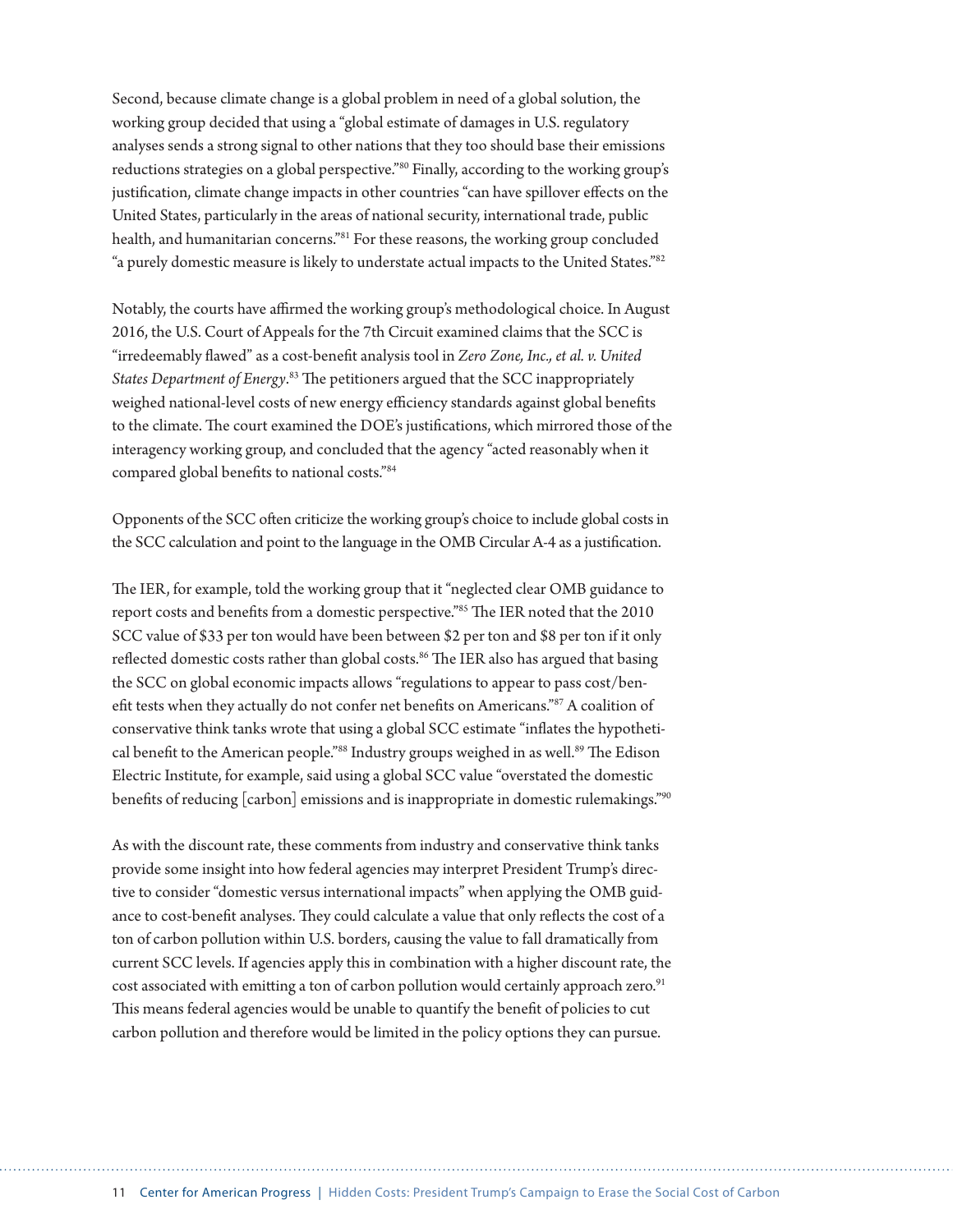## Conclusion

The Trump administration's March 28 executive order directs the EPA to reopen—and likely weaken—several rulemakings that the Obama administration promulgated to cut greenhouse gas emissions. The directive to disregard the SCC calculated by the interagency working group complements this effort. If the result is a deflated value for a ton of carbon pollution, then the EPA may not be able to demonstrate significant benefits from cutting that pollution. As the agency moves to reconsider these rulemakings, the EPA could use this lack of quantifiable benefits to justify imposing weaker pollution limits or eliminating them entirely. The cost-benefit analysis—including the methodology used to calculate the value of a ton of carbon pollution—is likely to be an important component of the inevitable legal challenge to each rulemaking.

Uncertainties remain about the most precise way to value the cost of a ton of carbon pollution or how to incorporate the well-being of future generations into everyday economic decisions. But this does not mean that policymakers should assume the costs are negligible. Any effort to undervalue the cost of carbon pollution increases the likelihood that the United States will not act urgently and boldly enough to cut pollution and avert the worst impacts of climate change.

If the Trump administration were to review the SCC methodology in a rigorous and thoughtful manner, the National Academy of Sciences, or NAS, has offered one potential path forward. In July 2015, the interagency working group asked the NAS to examine the methodology for calculating the SCC and recommend how to update it to reflect the most recent science.<sup>92</sup> In early 2017, the NAS released a report with recommendations for how to improve the SCC methodology to make it more transparent and responsive to changes in the scientific understanding of climate change.<sup>93</sup> The Trump administration would be well-advised to start with the NAS report—written by a distinguished panel of economists, scientists, and academics from across the country—as the baseline for any evaluation of how to calculate the value of a ton of carbon pollution.

*Alison Cassady is the Director of Domestic Energy and Environment Policy at the Center for American Progress.*

*The author would like to acknowledge Erin Auel, a Research Associate for the Energy and Environment Policy team at the Center, for her assistance with this report.*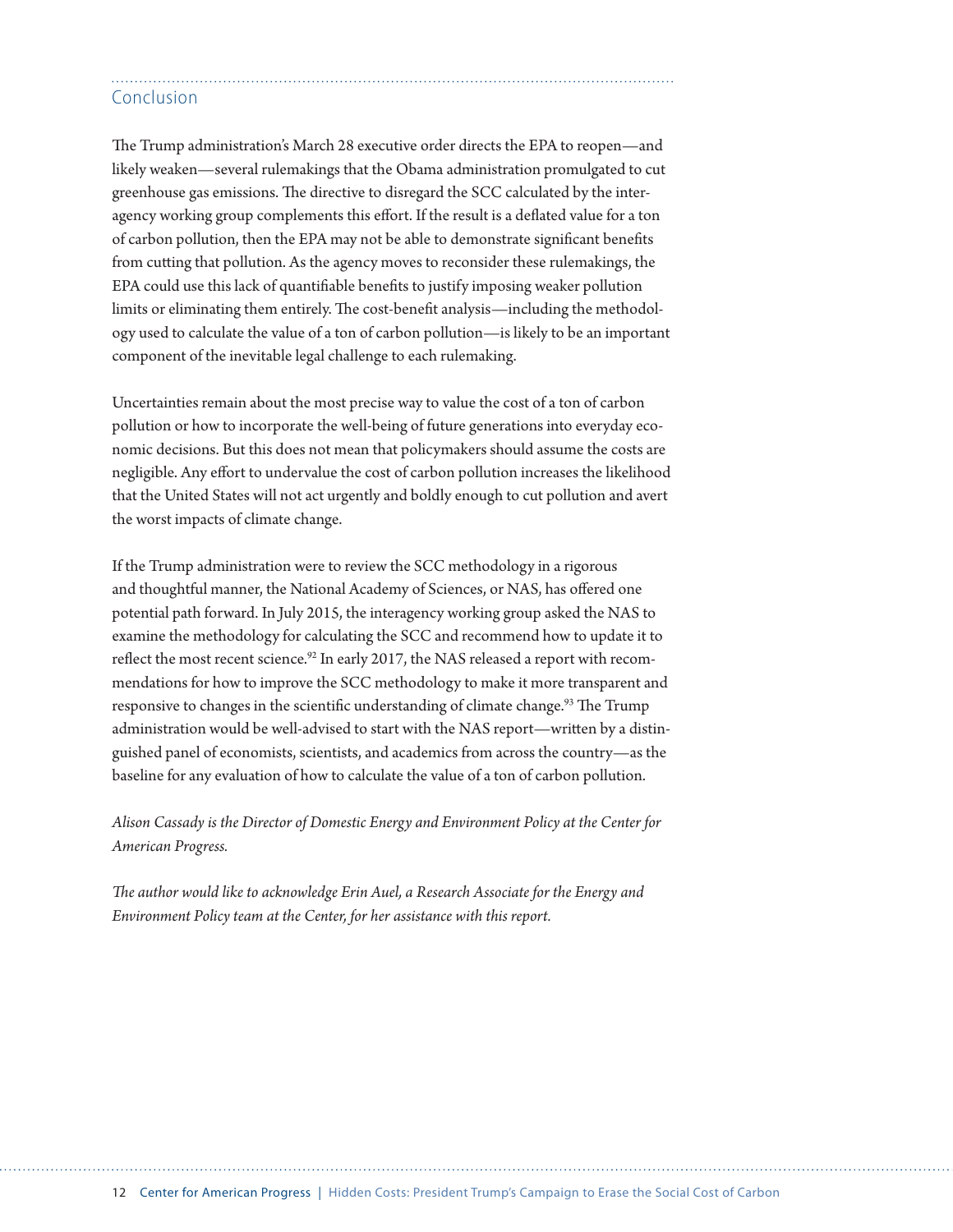### Endnotes

- 1 White House Office of the Press Secretary, "Fact Sheet: President Obama's Climate Action Plan," Press release, June 23, 2013, available at [https://obamawhitehouse.archives.gov/](https://obamawhitehouse.archives.gov/the-press-office/2013/06/25/fact-sheet-president-obama-s-climate-action-plan) [the-press-office/2013/06/25/fact-sheet-president-obama-s](https://obamawhitehouse.archives.gov/the-press-office/2013/06/25/fact-sheet-president-obama-s-climate-action-plan)[climate-action-plan.](https://obamawhitehouse.archives.gov/the-press-office/2013/06/25/fact-sheet-president-obama-s-climate-action-plan)
- 2 White House Office of the Press Secretary, "Presidential Executive Order on Promoting Energy Independence and Economic Growth," Press release, March 28, 2017, available at [https://www.whitehouse.gov/the-press-office/2017/03/28/](https://www.whitehouse.gov/the-press-office/2017/03/28/presidential-executive-order-promoting-energy-independence-and-economi-1) [presidential-executive-order-promoting-energy-indepen](https://www.whitehouse.gov/the-press-office/2017/03/28/presidential-executive-order-promoting-energy-independence-and-economi-1)[dence-and-economi-1.](https://www.whitehouse.gov/the-press-office/2017/03/28/presidential-executive-order-promoting-energy-independence-and-economi-1)
- 3 John Wihbey, "Understanding the Social Cost of Carbon and Connecting It to Our Lives," Yale Climate Connections, February 12, 2015, available at [http://www.yaleclimatecon](http://www.yaleclimateconnections.org/2015/02/understanding-the-social-cost-of-carbon-and-connecting-it-to-our-lives/)[nections.org/2015/02/understanding-the-social-cost-of](http://www.yaleclimateconnections.org/2015/02/understanding-the-social-cost-of-carbon-and-connecting-it-to-our-lives/)[carbon-and-connecting-it-to-our-lives/](http://www.yaleclimateconnections.org/2015/02/understanding-the-social-cost-of-carbon-and-connecting-it-to-our-lives/).
- 4 Nell Greenfieldboyce, "Trump Says He Has 'Open Mind' On Climate, But Staff Pick Raises Questions," National Public Radio, November 23, 2016, available at [http://www.npr.](http://www.npr.org/sections/thetwo-way/2016/11/23/503156456/trump-says-he-has-open-mind-on-climate-but-staff-pick-raises-questions) [org/sections/thetwo-way/2016/11/23/503156456/trump](http://www.npr.org/sections/thetwo-way/2016/11/23/503156456/trump-says-he-has-open-mind-on-climate-but-staff-pick-raises-questions)[says-he-has-open-mind-on-climate-but-staff-pick-raises](http://www.npr.org/sections/thetwo-way/2016/11/23/503156456/trump-says-he-has-open-mind-on-climate-but-staff-pick-raises-questions)[questions](http://www.npr.org/sections/thetwo-way/2016/11/23/503156456/trump-says-he-has-open-mind-on-climate-but-staff-pick-raises-questions); Steven Mufson, "Trump's energy policy team includes climate change skeptic, free-market advocate," *The Washington Post*, November 29, 2016, available at [https://](https://www.washingtonpost.com/business/economy/trumps-energy-policy-team-includes-climate-change-skeptic-free-market-advocate/2016/11/29/86e52004-b5a4-11e6-b8df-600bd9d38a02_story.html?utm_term=.bc4ffe33ef57) [www.washingtonpost.com/business/economy/trumps](https://www.washingtonpost.com/business/economy/trumps-energy-policy-team-includes-climate-change-skeptic-free-market-advocate/2016/11/29/86e52004-b5a4-11e6-b8df-600bd9d38a02_story.html?utm_term=.bc4ffe33ef57)[energy-policy-team-includes-climate-change-skeptic-free](https://www.washingtonpost.com/business/economy/trumps-energy-policy-team-includes-climate-change-skeptic-free-market-advocate/2016/11/29/86e52004-b5a4-11e6-b8df-600bd9d38a02_story.html?utm_term=.bc4ffe33ef57)[market-advocate/2016/11/29/86e52004-b5a4-11e6-b8df-](https://www.washingtonpost.com/business/economy/trumps-energy-policy-team-includes-climate-change-skeptic-free-market-advocate/2016/11/29/86e52004-b5a4-11e6-b8df-600bd9d38a02_story.html?utm_term=.bc4ffe33ef57)[600bd9d38a02\\_story.html?utm\\_term=.bc4ffe33ef57](https://www.washingtonpost.com/business/economy/trumps-energy-policy-team-includes-climate-change-skeptic-free-market-advocate/2016/11/29/86e52004-b5a4-11e6-b8df-600bd9d38a02_story.html?utm_term=.bc4ffe33ef57).
- 5 Executive Order no. 12291, *Code of Federal Regulations*, title 3, sec. 127 (1981), available at [https://www.archives.gov/](https://www.archives.gov/federal-register/codification/executive-order/12291.html) [federal-register/codification/executive-order/12291.html](https://www.archives.gov/federal-register/codification/executive-order/12291.html).
- 6 Executive Order no. 12866, *Code of Federal Regulations*, title 3 (1993), available at [https://www.archives.gov/files/federal](https://www.archives.gov/files/federal-register/executive-orders/pdf/12866.pdf)[register/executive-orders/pdf/12866.pdf.](https://www.archives.gov/files/federal-register/executive-orders/pdf/12866.pdf)
- 7 See, for example, Office of Air and Radiation and Office of Air Quality Planning and Standards, *Regulatory Impact Analysis for the Clean Power Plan Final Rule* (U.S. Environmental Protection Agency, 2015), pp. 4-11–4-42, available at [https://www.epa.gov/sites/production/files/2015-08/docu](https://www.epa.gov/sites/production/files/2015-08/documents/cpp-final-rule-ria.pdf)[ments/cpp-final-rule-ria.pdf](https://www.epa.gov/sites/production/files/2015-08/documents/cpp-final-rule-ria.pdf).
- 8 Intergovernmental Panel on Climate Change, "Climate Change 2014: Synthesis Report" (2014), available at [https://](https://www.ipcc.ch/report/ar5/syr/) [www.ipcc.ch/report/ar5/syr/.](https://www.ipcc.ch/report/ar5/syr/)
- 9 Interagency Working Group on Social Cost of Carbon, *Technical Support Document: Social Cost of Carbon for Regulatory Impact Analysis Under Executive Order 12866* (U.S. Government, 2010), p. 2, available at [https://www.epa.gov/sites/](https://www.epa.gov/sites/production/files/2016-12/documents/scc_tsd_2010.pdf) [production/files/2016-12/documents/scc\\_tsd\\_2010.pdf.](https://www.epa.gov/sites/production/files/2016-12/documents/scc_tsd_2010.pdf)
- 10 *Center for Biological Diversity v. National Highway Traffic Safety Administration*, 508 F.3d 508, U.S. Court of Appeals for the 9th Circuit (2007), available at [http://caselaw.findlaw.](http://caselaw.findlaw.com/us-9th-circuit/1024716.html) [com/us-9th-circuit/1024716.html.](http://caselaw.findlaw.com/us-9th-circuit/1024716.html)
- 11 Ibid.
- 12 Office of Transportation and Air Quality, *Final Rulemaking to Establish Light-Duty Vehicle Greenhouse Gas Emission Standards and Corporate Average Fuel Economy Standards: Regulatory Impact Analysis* (U.S. Environmental Protection Agency, 2010), pp. 7–127, available at [https://nepis.epa.gov/](https://nepis.epa.gov/Exe/ZyPDF.cgi/P1006V2V.PDF?Dockey=P1006V2V.PDF) [Exe/ZyPDF.cgi/P1006V2V.PDF?Dockey=P1006V2V.PDF.](https://nepis.epa.gov/Exe/ZyPDF.cgi/P1006V2V.PDF?Dockey=P1006V2V.PDF)
- 13 Government Accountability Office, "Development of Social Cost of Carbon Estimates," GAO-14-663, Report to Congressional Requesters, July 2014, p. 5, available at [http://www.](http://www.gao.gov/assets/670/665016.pdf) [gao.gov/assets/670/665016.pdf](http://www.gao.gov/assets/670/665016.pdf).
- 14 Interagency Working Group on Social Cost of Greenhouse Gases, *Technical Support Document: Technical Update of the Social Cost of Carbon for Regulatory Impact Analysis Under Executive Order 12866* (U.S. Government, 2016), p. 3, available at [https://www.epa.gov/sites/production/files/2016-12/](https://www.epa.gov/sites/production/files/2016-12/documents/sc_co2_tsd_august_2016.pdf) [documents/sc\\_co2\\_tsd\\_august\\_2016.pdf](https://www.epa.gov/sites/production/files/2016-12/documents/sc_co2_tsd_august_2016.pdf).

#### 15 Ibid.

```
16 Ibid, p. 1.
```
- 17 Interagency Working Group on Social Cost of Carbon, *Technical Support Document*, pp. 2–3.
- 18 Ibid, pp. 5–7.
- 19 Government Accountability Office, "Development of Social Cost of Carbon Estimates," p. 6.
- 20 Interagency Working Group on Social Cost of Carbon, *Technical Support Document*."
- 21 Ibid, p. 3.
- 22 Howard Shelanski, "Refining Estimates of the Social Cost of Carbon," White House Blog, November 1, 2013, available at [https://obamawhitehouse.archives.gov/blog/2013/11/01/](https://obamawhitehouse.archives.gov/blog/2013/11/01/refining-estimates-social-cost-carbon) [refining-estimates-social-cost-carbon](https://obamawhitehouse.archives.gov/blog/2013/11/01/refining-estimates-social-cost-carbon).
- 23 Howard Shelanski and Maurice Obstfeld, "Estimating the Benefits from Carbon Dioxide Emissions Reductions," White House Blog, July 2, 2015, available at [https://obamawhite](https://obamawhitehouse.archives.gov/blog/2015/07/02/estimating-benefits-carbon-dioxide-emissions-reductions)[house.archives.gov/blog/2015/07/02/estimating-benefits](https://obamawhitehouse.archives.gov/blog/2015/07/02/estimating-benefits-carbon-dioxide-emissions-reductions)[carbon-dioxide-emissions-reductions](https://obamawhitehouse.archives.gov/blog/2015/07/02/estimating-benefits-carbon-dioxide-emissions-reductions).
- 24 Howard Shelanski and Jay Shambaugh, "Strengthening Tools to Account for Damages from Greenhouse Gas Emissions in Regulatory Analysis," White House Blog, August 26, 2016, available at [https://obamawhitehouse.archives.gov/](https://obamawhitehouse.archives.gov/blog/2016/08/26/strengthening-tools-account-damages-greenhouse-gas-emissions-regulatory-analysis) [blog/2016/08/26/strengthening-tools-account-damages](https://obamawhitehouse.archives.gov/blog/2016/08/26/strengthening-tools-account-damages-greenhouse-gas-emissions-regulatory-analysis)[greenhouse-gas-emissions-regulatory-analysis](https://obamawhitehouse.archives.gov/blog/2016/08/26/strengthening-tools-account-damages-greenhouse-gas-emissions-regulatory-analysis).
- 25 Interagency Working Group on Social Cost of Greenhouse Gases, *Technical Support Document*, pp. 15–16.
- 26 Ibid, p. 25.
- 27 Interagency Working Group on Social Cost of Carbon, *Technical Support Document*, p. 2.
- 28 Ker Than, "Estimated social cost of climate change not accurate, Stanford scientists say," Stanford News, January 12, 2015, available at [http://news.stanford.edu/news/2015/jan](http://news.stanford.edu/news/2015/january/emissions-social-costs-011215.html)[uary/emissions-social-costs-011215.html](http://news.stanford.edu/news/2015/january/emissions-social-costs-011215.html); Frances C. Moore and Delavane B. Diaz, "Temperature impacts on economic growth warrant stringent mitigation policy," *Nature Climate Change* 5 (2015): 127–131.
- 29 Frank Ackerman and Elizabeth A. Stanton, "Climate risks and carbon prices: Revising the social cost of carbon," *Economics - The Open-Access, Open-Assessment E-Journal* 6 (2012): 1–25, available at [http://econpapers.repec.org/article/zbwif](http://econpapers.repec.org/article/zbwifweej/201210.htm)[weej/201210.htm.](http://econpapers.repec.org/article/zbwifweej/201210.htm)
- 30 Shelanski and Obstfeld, "Estimating the Benefits from Carbon Dioxide Emissions Reductions."
- 31 National Academy of Sciences, Engineering, and Medicine, "Valuing Climate Damages: Updating Estimation of the Social Cost of Carbon Dioxide" (2017), available at [https://](https://www.nap.edu/catalog/24651/valuing-climate-damages-updating-estimation-of-the-social-cost-of) [www.nap.edu/catalog/24651/valuing-climate-damages](https://www.nap.edu/catalog/24651/valuing-climate-damages-updating-estimation-of-the-social-cost-of)[updating-estimation-of-the-social-cost-of.](https://www.nap.edu/catalog/24651/valuing-climate-damages-updating-estimation-of-the-social-cost-of)
- 32 Michael Greenstone and Cass R. Sunstein, "Donald Trump Should Know: This Is What Climate Change Costs Us," *The New York Times*, December 15, 2016, available at [https://](https://www.nytimes.com/2016/12/15/opinion/donald-trump-should-know-this-is-what-climate-change-costs-us.html?_r=0) [www.nytimes.com/2016/12/15/opinion/donald-trump](https://www.nytimes.com/2016/12/15/opinion/donald-trump-should-know-this-is-what-climate-change-costs-us.html?_r=0)[should-know-this-is-what-climate-change-costs-us.html?\\_](https://www.nytimes.com/2016/12/15/opinion/donald-trump-should-know-this-is-what-climate-change-costs-us.html?_r=0) [r=0.](https://www.nytimes.com/2016/12/15/opinion/donald-trump-should-know-this-is-what-climate-change-costs-us.html?_r=0)
- 33 *Center for Biological Diversity v. National Highway Traffic Safety Administration*.
- 34 Ibid.
- 35 U.S. Environmental Protection Agency, *Regulatory Impact Analysis for the Clean Power Plan Final Rule* (2015), pp. 4–9, available at [https://www.epa.gov/sites/production/](https://www.epa.gov/sites/production/files/2015-08/documents/cpp-final-rule-ria.pdf) [files/2015-08/documents/cpp-final-rule-ria.pdf](https://www.epa.gov/sites/production/files/2015-08/documents/cpp-final-rule-ria.pdf).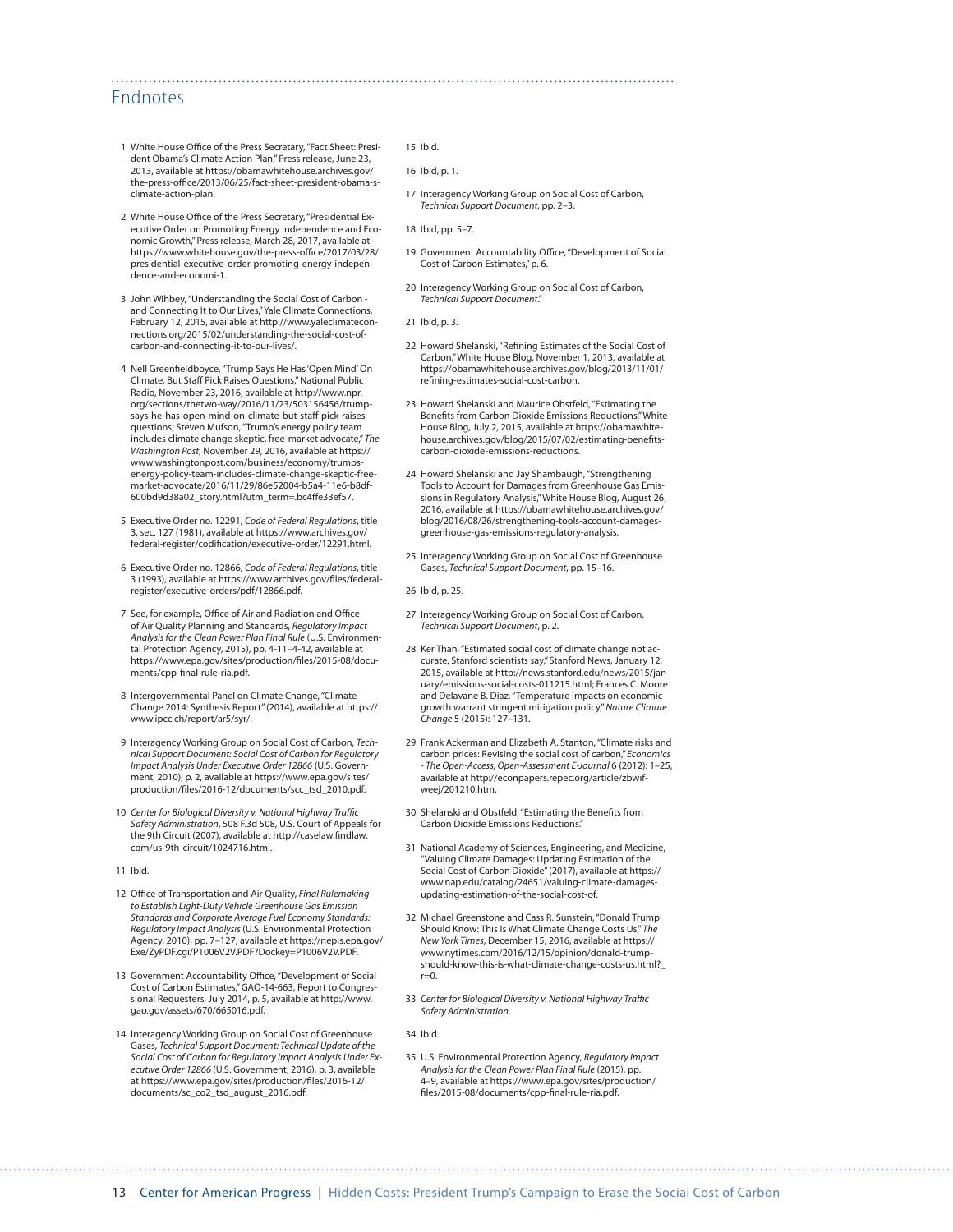36 Ibid., pp. ES–22.

37 Ibid.

- 38 Jane A. Leggett, "Federal Citations to the Social Cost of Greenhouse Gases" (Washington: Congressional Research Service, 2017).
- 39 William D. Nordhaus, "Revisiting the Social Cost of Carbon," *PNAS* 114 (7) (2017): 1518–1523, available at [http://www.](http://www.pnas.org/content/114/7/1518.full) [pnas.org/content/114/7/1518.full](http://www.pnas.org/content/114/7/1518.full).
- 40 Comments from the American Chemistry Council et al. to Administrator Howard Shelanski, Office of Information and Regulatory Affairs, Office of Management and Budget, Docket ID OMB-OMB-2013-0007, February 26, 2014, available at [https://www.regulations.gov/](https://www.regulations.gov/document?D=OMB-2013-0007-0100) [document?D=OMB-2013-0007-0100](https://www.regulations.gov/document?D=OMB-2013-0007-0100).
- 41 Comments from Marlo Lewis, Competitive Enterprise Institute, et al. to the Honorable Howard Shelanski, Docket ID OMB-OMB-2013-0007, available at [https://cei.org/](https://cei.org/coalition-letters/social-cost-carbon) [coalition-letters/social-cost-carbon](https://cei.org/coalition-letters/social-cost-carbon); Letter from American Energy Alliance et al. to the Honorable Evan Jenkins, July 19, 2016, available at [https://cei.org/content/cei-joins-coalition](https://cei.org/content/cei-joins-coalition-supporting-halt-social-cost-carbon)[supporting-halt-social-cost-carbon](https://cei.org/content/cei-joins-coalition-supporting-halt-social-cost-carbon).
- 42 David Kreutzer, "Discounting Climate Costs" (Washington: The Heritage Foundation, 2016), available at [http://www.](http://www.heritage.org/environment/report/discounting-climate-costs) [heritage.org/environment/report/discounting-climate](http://www.heritage.org/environment/report/discounting-climate-costs)[costs.](http://www.heritage.org/environment/report/discounting-climate-costs)
- 43 David W. Schnare and Karen Lugo, "'Social Cost Of Carbon': A Means To Centralized Government," *Forbes*, November 24, 2014, available at https://www.forbes.com/sites/ realspin/2014/11/24/social-cost-of-carbon-a-means-tocentralized-government/#1593e48038ce.
- 44 Steven Mufson, Chris Mooney and Juliet Eilperin, "A second climate-change skeptic is leaving the EPA and will return to Heritage," *The Washington Post*, March 30, 2017, available at [https://www.washingtonpost.com/news/energy-environ](https://www.washingtonpost.com/news/energy-environment/wp/2017/03/30/a-second-climate-change-skeptic-is-leaving-the-epa-and-will-return-to-heritage/?utm_term=.5bdcd93005ed)[ment/wp/2017/03/30/a-second-climate-change-skeptic](https://www.washingtonpost.com/news/energy-environment/wp/2017/03/30/a-second-climate-change-skeptic-is-leaving-the-epa-and-will-return-to-heritage/?utm_term=.5bdcd93005ed)[is-leaving-the-epa-and-will-return-to-heritage/?utm\\_](https://www.washingtonpost.com/news/energy-environment/wp/2017/03/30/a-second-climate-change-skeptic-is-leaving-the-epa-and-will-return-to-heritage/?utm_term=.5bdcd93005ed) [term=.5bdcd93005ed.](https://www.washingtonpost.com/news/energy-environment/wp/2017/03/30/a-second-climate-change-skeptic-is-leaving-the-epa-and-will-return-to-heritage/?utm_term=.5bdcd93005ed)
- 45 Matthew Philips, Mark Drajem, and Jennifer A. Dlouhy, "How Climate Rules Might Fade Away," *Bloomberg*, December 15, 2016, available at [https://www.bloomberg.com/news/](https://www.bloomberg.com/news/articles/2016-12-15/how-climate-rules-might-fade-away) [articles/2016-12-15/how-climate-rules-might-fade-away.](https://www.bloomberg.com/news/articles/2016-12-15/how-climate-rules-might-fade-away)
- 46 Emily Yehle and Hannah Northey, "Mystery Trump workers hold DOE, Interior jobs," E&E News, March 30, 2017, available at [https://www.eenews.net/greenwire/2017/03/30/sto](https://www.eenews.net/greenwire/2017/03/30/stories/1060052367)[ries/1060052367](https://www.eenews.net/greenwire/2017/03/30/stories/1060052367).
- 47 Robert P. Murphy, "Explaining IER's Position on the Social Cost of Carbon," Institute for Energy Research, January 16, 2017, available at [http://instituteforenergyresearch.org/](http://instituteforenergyresearch.org/analysis/clarifying-iers-position-social-cost-carbon/) [analysis/clarifying-iers-position-social-cost-carbon/.](http://instituteforenergyresearch.org/analysis/clarifying-iers-position-social-cost-carbon/)
- 48 Greenfieldboyce, "Trump Says He Has 'Open Mind' On Climate, But Staff Pick Raises Questions."
- 49 Mufson, "Trump's energy policy team includes climate change skeptic, free-market advocate."
- 50 Nick Surgey, "Revealed: The Trump Administration's Energy Plan," Exposed by CMD Blog, December 4, 2016, available at [http://www.exposedbycmd.org/2016/12/04/revealed](http://www.exposedbycmd.org/2016/12/04/revealed-trump-energy-plan)[trump-energy-plan](http://www.exposedbycmd.org/2016/12/04/revealed-trump-energy-plan).
- 51 Steven Mufson and Juliet Eilperin, "Trump transition team for Energy Department seeks names of employees involved in climate meetings," *The Washington Post*, December 9, 2016, [https://www.washingtonpost.com/news/energy](https://www.washingtonpost.com/news/energy-environment/wp/2016/12/09/trump-transition-team-for-energy-department-seeks-names-of-employees-involved-in-climate-meetings/?utm_term=.9e5a6668de82)[environment/wp/2016/12/09/trump-transition-team-for](https://www.washingtonpost.com/news/energy-environment/wp/2016/12/09/trump-transition-team-for-energy-department-seeks-names-of-employees-involved-in-climate-meetings/?utm_term=.9e5a6668de82)[energy-department-seeks-names-of-employees-involved](https://www.washingtonpost.com/news/energy-environment/wp/2016/12/09/trump-transition-team-for-energy-department-seeks-names-of-employees-involved-in-climate-meetings/?utm_term=.9e5a6668de82)[in-climate-meetings/?utm\\_term=.9e5a6668de82](https://www.washingtonpost.com/news/energy-environment/wp/2016/12/09/trump-transition-team-for-energy-department-seeks-names-of-employees-involved-in-climate-meetings/?utm_term=.9e5a6668de82).
- 52 Statement of Chairman Lamar Smith, House Committee on Science, Space, and Technology, "At What Cost? Examining the Social Cost of Carbon," February 28, 2017, available at [https://science.house.gov/sites/republicans.science.](https://science.house.gov/sites/republicans.science.house.gov/files/documents/HHRG-115-SY18-WState-S000583-20170228.pdf) [house.gov/files/documents/HHRG-115-SY18-WState-](https://science.house.gov/sites/republicans.science.house.gov/files/documents/HHRG-115-SY18-WState-S000583-20170228.pdf)[S000583-20170228.pdf](https://science.house.gov/sites/republicans.science.house.gov/files/documents/HHRG-115-SY18-WState-S000583-20170228.pdf).
- 53 *Transparency and Honesty in Energy Regulations Act of 2016*, S. 3508, 114th Cong., 2nd sess. (December 6, 2016), available at [https://www.congress.gov/114/bills/s3508/BILLS-](https://www.congress.gov/114/bills/s3508/BILLS-114s3508is.pdf)[114s3508is.pdf.](https://www.congress.gov/114/bills/s3508/BILLS-114s3508is.pdf)
- 54 *Transparency and Honesty in Energy Regulations Act of 2016*, H.R. 5668, 114th Cong., 2nd sess. (July 7, 2016), available at [https://www.congress.gov/114/bills/hr5668/BILLS-](https://www.congress.gov/114/bills/hr5668/BILLS-114hr5668ih.pdf)[114hr5668ih.pdf.](https://www.congress.gov/114/bills/hr5668/BILLS-114hr5668ih.pdf)
- 55 White House Office of the Press Secretary, "Presidential Executive Order on Promoting Energy Independence and Economic Growth."
- 56 Ibid.
- 57 Ibid.
- 58 Carbon Brief, "Q&A: The social cost of carbon," February 14, 2017, available at [https://www.carbonbrief.org/qa-social](https://www.carbonbrief.org/qa-social-cost-carbon)[cost-carbon.](https://www.carbonbrief.org/qa-social-cost-carbon)
- 59 Office of Management and Budget, *Circular A-4*, September 17, 2003, available at [https://obamawhitehouse.archives.](https://obamawhitehouse.archives.gov/sites/default/files/omb/assets/regulatory_matters_pdf/a-4.pdf) [gov/sites/default/files/omb/assets/regulatory\\_matters\\_](https://obamawhitehouse.archives.gov/sites/default/files/omb/assets/regulatory_matters_pdf/a-4.pdf) [pdf/a-4.pdf.](https://obamawhitehouse.archives.gov/sites/default/files/omb/assets/regulatory_matters_pdf/a-4.pdf)

60 Ibid.

- 61 Ibid.
- 62 Interagency Working Group on Social Cost of Carbon, *Response to Comments: Social Cost of Carbon for Regulatory Impact Analysis Under Executive Order 12866* (U.S. Government, 2015), pp. 21–22, available at [https://obamawhitehouse.](https://obamawhitehouse.archives.gov/sites/default/files/omb/inforeg/scc-response-to-comments-final-july-2015.pdf) [archives.gov/sites/default/files/omb/inforeg/scc-response](https://obamawhitehouse.archives.gov/sites/default/files/omb/inforeg/scc-response-to-comments-final-july-2015.pdf)[to-comments-final-july-2015.pdf](https://obamawhitehouse.archives.gov/sites/default/files/omb/inforeg/scc-response-to-comments-final-july-2015.pdf).
- 63 See L.T Johnson and C. Hope, "The social cost of carbon in U.S. regulatory impact analyses: an introduction and critique," *Journal of Environmental Studies and Sciences* 2 (3) (2012): 205–221; Sir Nicholas Stern, "Stern Review on the Economics of Climate Change" (United Kingdom: HM Treasury, 2006), available at [http://webarchive.nationalar](http://webarchive.nationalarchives.gov.uk/20100407172811/http:/www.hm-treasury.gov.uk/stern_review_report.htm)[chives.gov.uk/20100407172811/http:/www.hm-treasury.](http://webarchive.nationalarchives.gov.uk/20100407172811/http:/www.hm-treasury.gov.uk/stern_review_report.htm) [gov.uk/stern\\_review\\_report.htm.](http://webarchive.nationalarchives.gov.uk/20100407172811/http:/www.hm-treasury.gov.uk/stern_review_report.htm)
- 64 Wihbey, "Understanding the Social Cost of Carbon and Connecting It to Our Lives."
- 65 Laurie Johnson, "New Study (Part I of II): Feds Underestimate Costs of Carbon Pollution, Low-Balling Climate Change's Impact on our Children and Grandchildren," Natural Resources Defense Council Blog, September 17, 2012, available at [https://www.nrdc.org/experts/ben-longstreth/new-study](https://www.nrdc.org/experts/ben-longstreth/new-study-part-i-ii-feds-underestimate-costs-carbon-pollution-low-balling)[part-i-ii-feds-underestimate-costs-carbon-pollution-low](https://www.nrdc.org/experts/ben-longstreth/new-study-part-i-ii-feds-underestimate-costs-carbon-pollution-low-balling)[balling.](https://www.nrdc.org/experts/ben-longstreth/new-study-part-i-ii-feds-underestimate-costs-carbon-pollution-low-balling)
- 66 Ibid.

- 68 Interagency Working Group on Social Cost of Carbon, *Response to Comments*, p. 21.
- 69 Comments from the American Chemistry Council et al. to Administrator Howard Shelanski, pp. 14–16.
- 70 Comments from the Edison Electric Institute to the Office of Information and Regulatory Affairs, Office of Management and Budget, Docket ID OMB-OMB-2013-0007, February 26, 2014, available at [https://www.regulations.gov/](https://www.regulations.gov/document?D=OMB-2013-0007-0141) [document?D=OMB-2013-0007-0141](https://www.regulations.gov/document?D=OMB-2013-0007-0141).
- Comments from the American Coalition for Clean Coal Electricity to the Office of Information and Regulatory Affairs, Office of Management and Budget, Docket ID OMB-OMB-2013-0007, February 26, 2014, available at [https://](https://www.regulations.gov/document?D=OMB-2013-0007-0102) [www.regulations.gov/document?D=OMB-2013-0007-0102](https://www.regulations.gov/document?D=OMB-2013-0007-0102).
- 72 Comments from David Kreutzer to the Office of Information and Regulatory Affairs, Office of Management and Budget, Docket ID OMB-OMB-2013-0007, March 6, 2014, available at [https://www.regulations.gov/](https://www.regulations.gov/document?D=OMB-2013-0007-0127) [document?D=OMB-2013-0007-0127](https://www.regulations.gov/document?D=OMB-2013-0007-0127).

<sup>67</sup> Ibid.